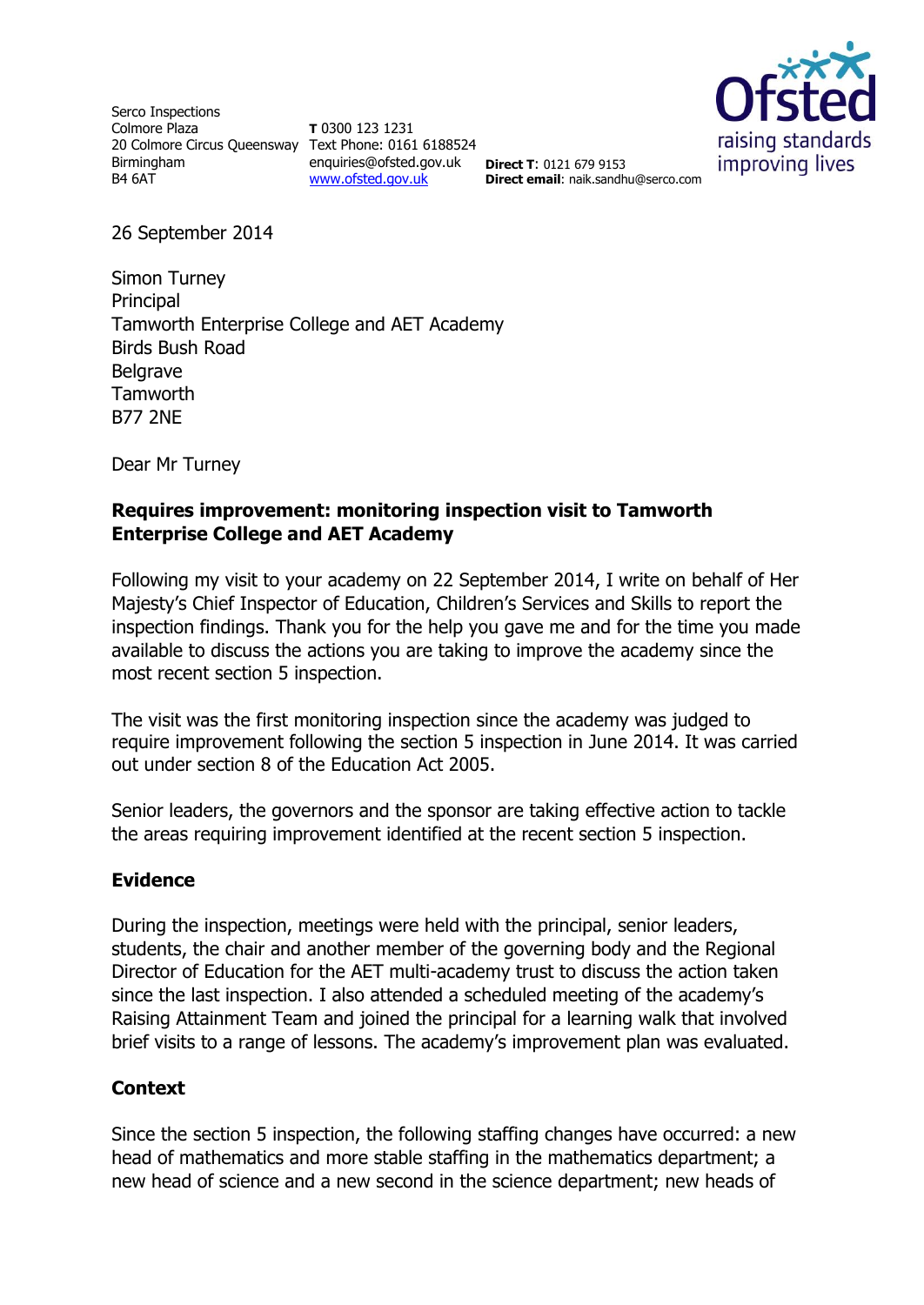

geography, history and religious education to replace the previous head of humanities who left the school. In addition, the governing body has been restructured and two new governors appointed.

# **Main findings**

All the areas for improvement noted in the last section 5 inspection report have begun to be tackled but, at this early stage in the term, impact is minimal.

The academy's records indicate that the quality of teaching is improving but it is yet to have sufficient impact on learning. The school can already point to individual teachers whose performance has improved as a result of the checks made on teaching and the subsequent support provided. Internal and planned external moderation is being used to tackle weaknesses in the accuracy of teachers' assessments, which was highlighted by gaps between predictions of students' achievement and actual attainment in 2014 results.

Weaknesses in achievement in mathematics had a direct impact on the overall disappointing results in 2014. Problems with staffing in the mathematics department have been dealt with. A new head of department is ensuring more strategic leadership and the school's records show that the quality of teaching in the department is improving.

The systems for tracking and monitoring students' progress, behaviour and attendance have been simplified. As a result, teachers now have the information necessary to enable them to plan lessons to meet the needs of individual students and groups of students. The academy's Raising Attainment Team meetings reflect a new stronger focus on the performance of identified students and groups. Stronger links between subjects and a newly introduced academic monitoring system are being developed. An external review of the use and impact of pupil premium funding is planned for this term.

There is good awareness of the need to promote students' literacy skills. Support for students with very low reading ages is effective. Despite an increase in supporting students' literacy skills, it is not clear that sufficient attention is yet given to improving the reading ability of all students whose reading ages are less than their chronological ages.

Students say the new behaviour management policy, introduced at the beginning of this term, is leading to fewer incidents of disruption in lessons. They believe this is because students understand the consequences and because most, but not all, teachers are applying the policy promptly and effectively. However, students also say that behaviour outside the school building, during break and lunch times, still needs to improve.